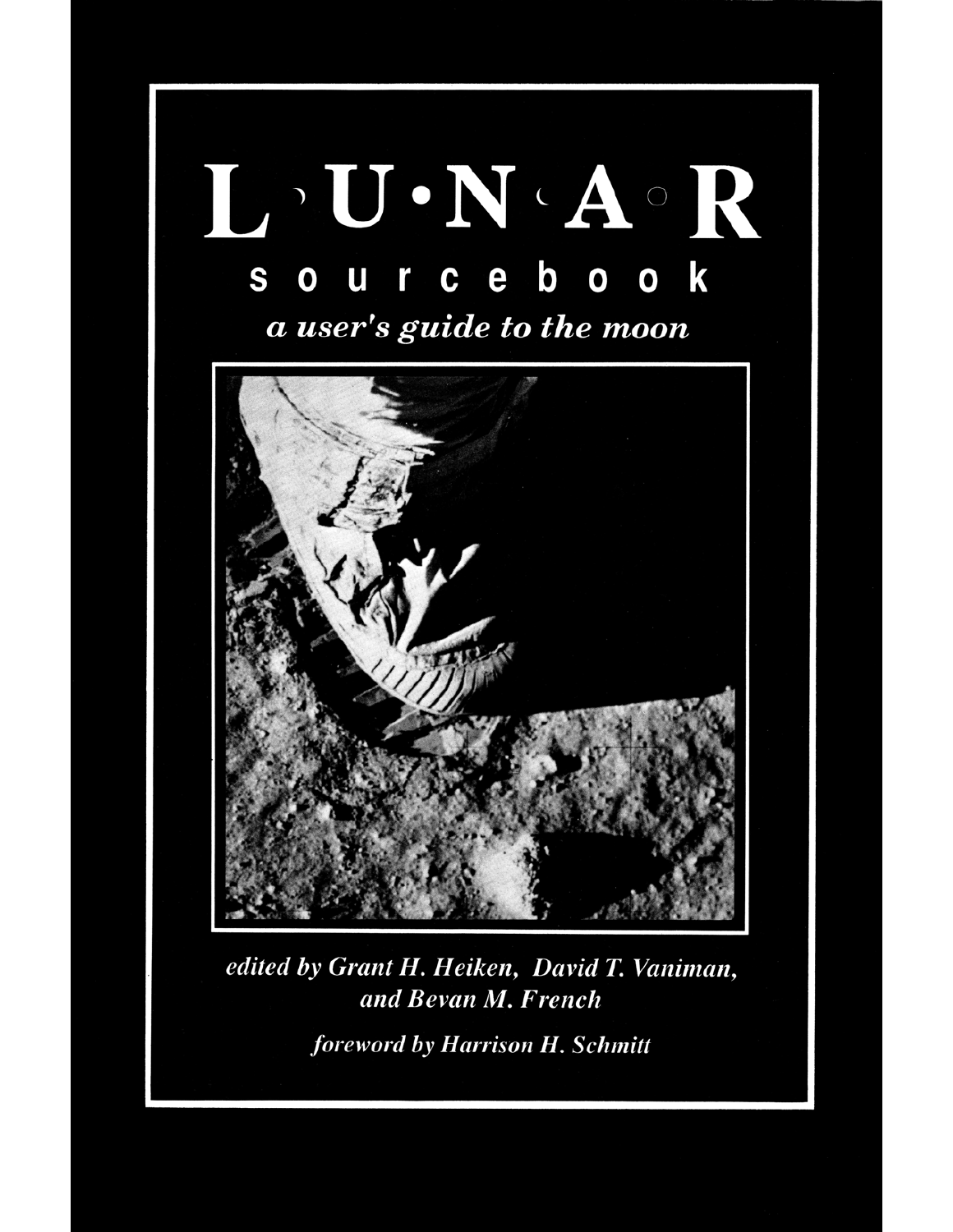The *Lunar Sourcebook,* a concisely presented collection of data gathered during the American and Soviet missions, is an accessible and complete one-volume reference encyclopedia of current scientific and technical information about the Moon. This book provides a thorough introduction to lunar studies and a summary of current information about the nature of the lunar environment. It explores the formation and evolution of the Moon's surface, the chemical and mineralogical nature of lunar rocks and soils, and the current state of scientific knowledge about the nature, origin, and history of the Moon.

The book is written and edited by scientists active in every field of lunar research, all of whom are veterans of the Apollo program. The contributors are from universities, national laboratories, industry, and NASA.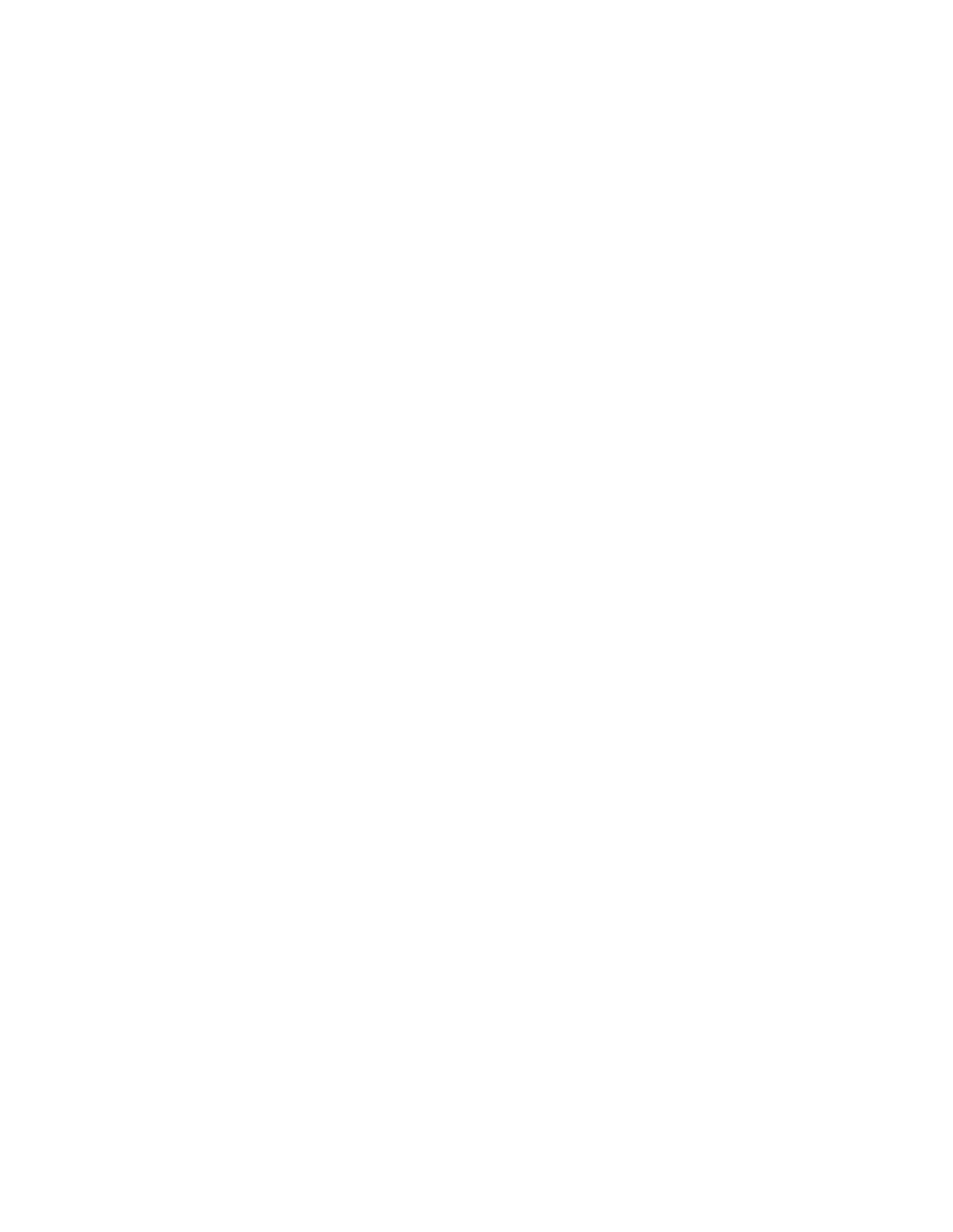**Lunar Sourcebook**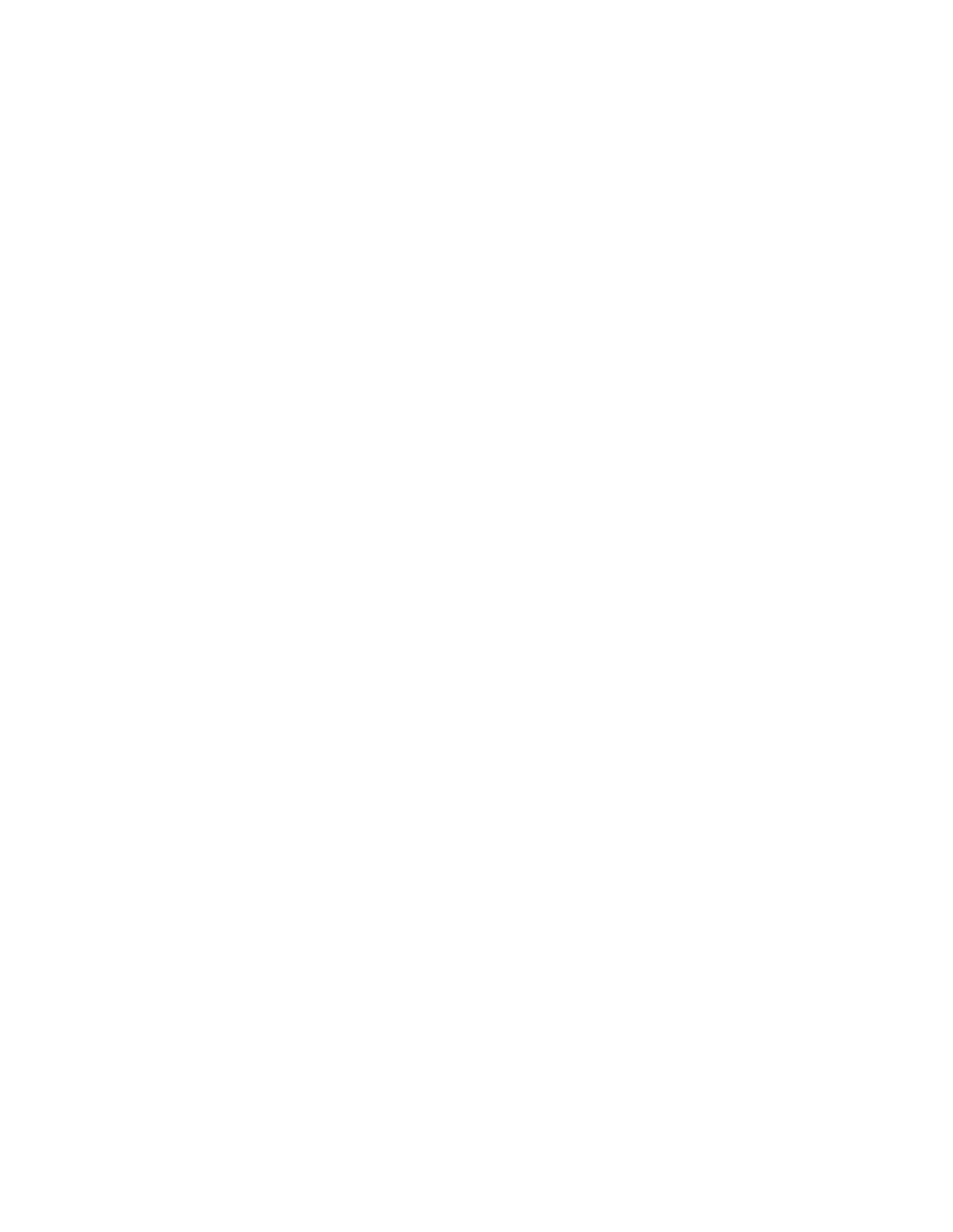# **LUNAR SOURCEBOOK**

## **A User's Guide to the Moon**

GRANT H. HEIKEN *Los Alamos National Laboratory* 

DAVID T. VANIMAN *Los Alamos National Laboratory* 

BEVAN M. FRENCH *National Aeronautics and Space Administration* 





LUNAR AND PLANETARY INSTITUTE

*Houston, Texas*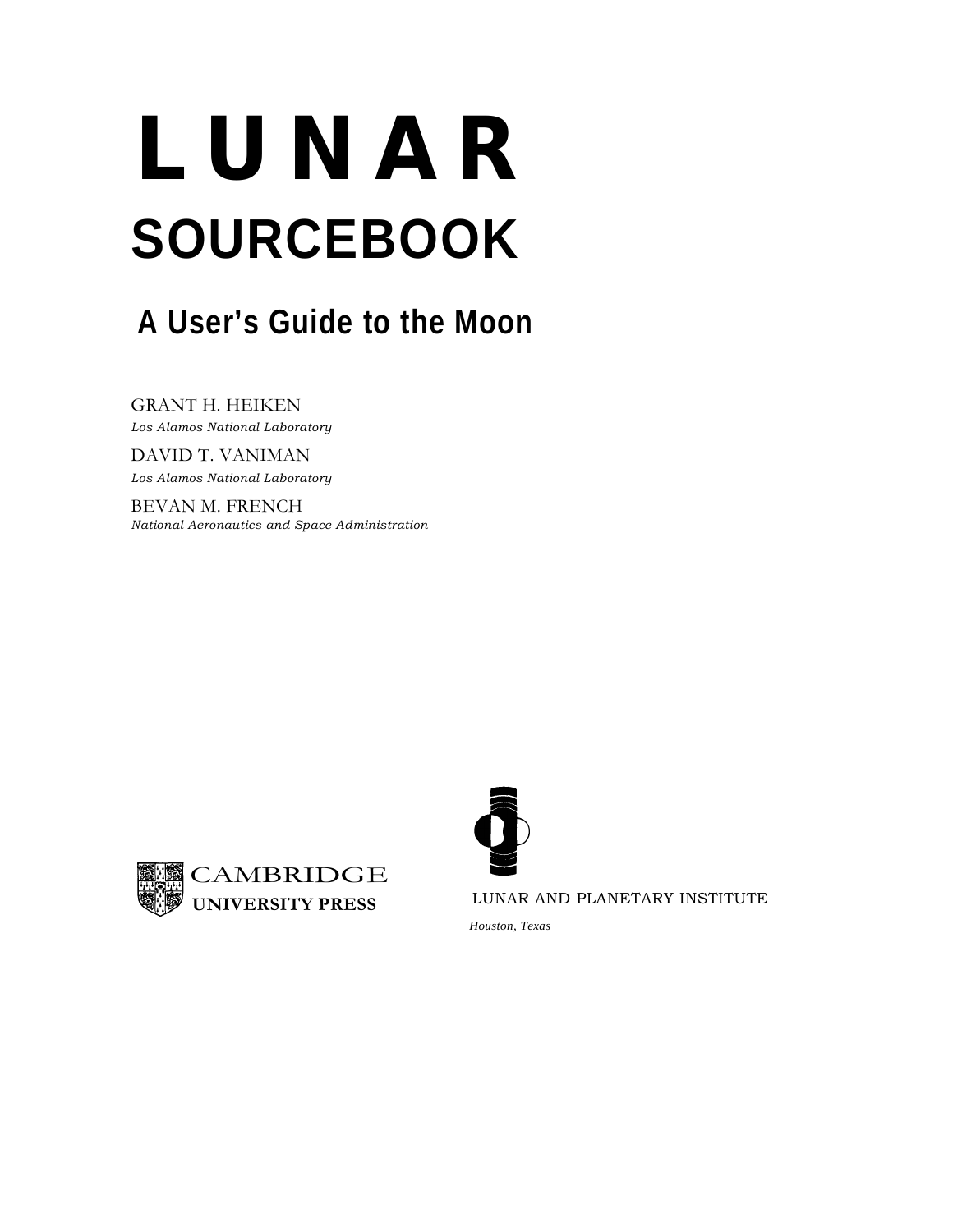*Published by the Press Syndicate of the University of Cambridge The Pitt Building, Trumpington Street, Cambridge, CB2 1 RP 40 West 20th Street, New York, NY 10011, USA 10 Stamford Road, Oakleigh, Melbourne 3166, Australia* 

*© Cambridge University Press 1991 First published 1991* 

*Printed in the United States of America* 

*Library of Congress Cataloging-in-Publication Data applied for.* 

*ISBN 0-521--33444-6 Hardcover*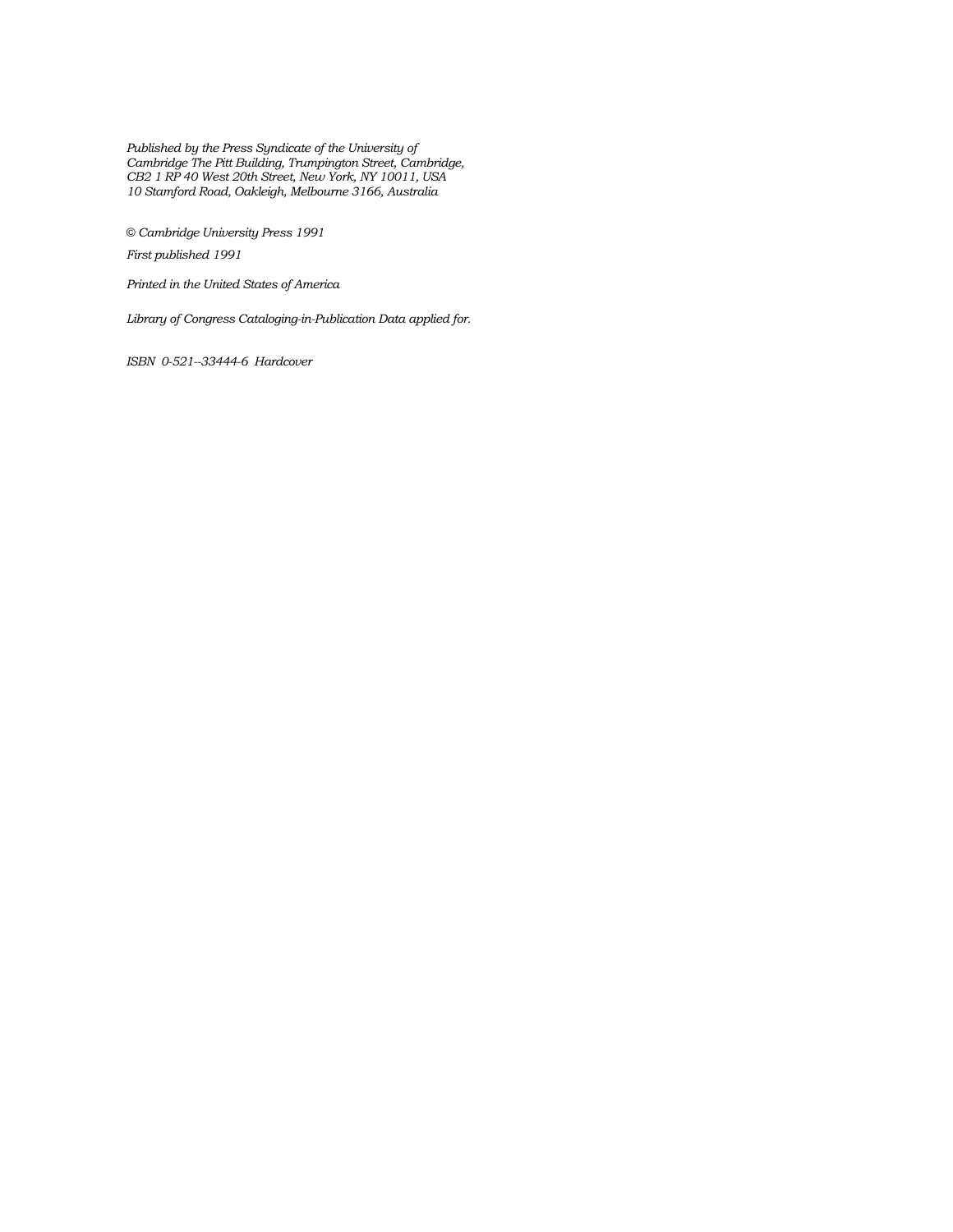*To those who have been there — And to those who will return.*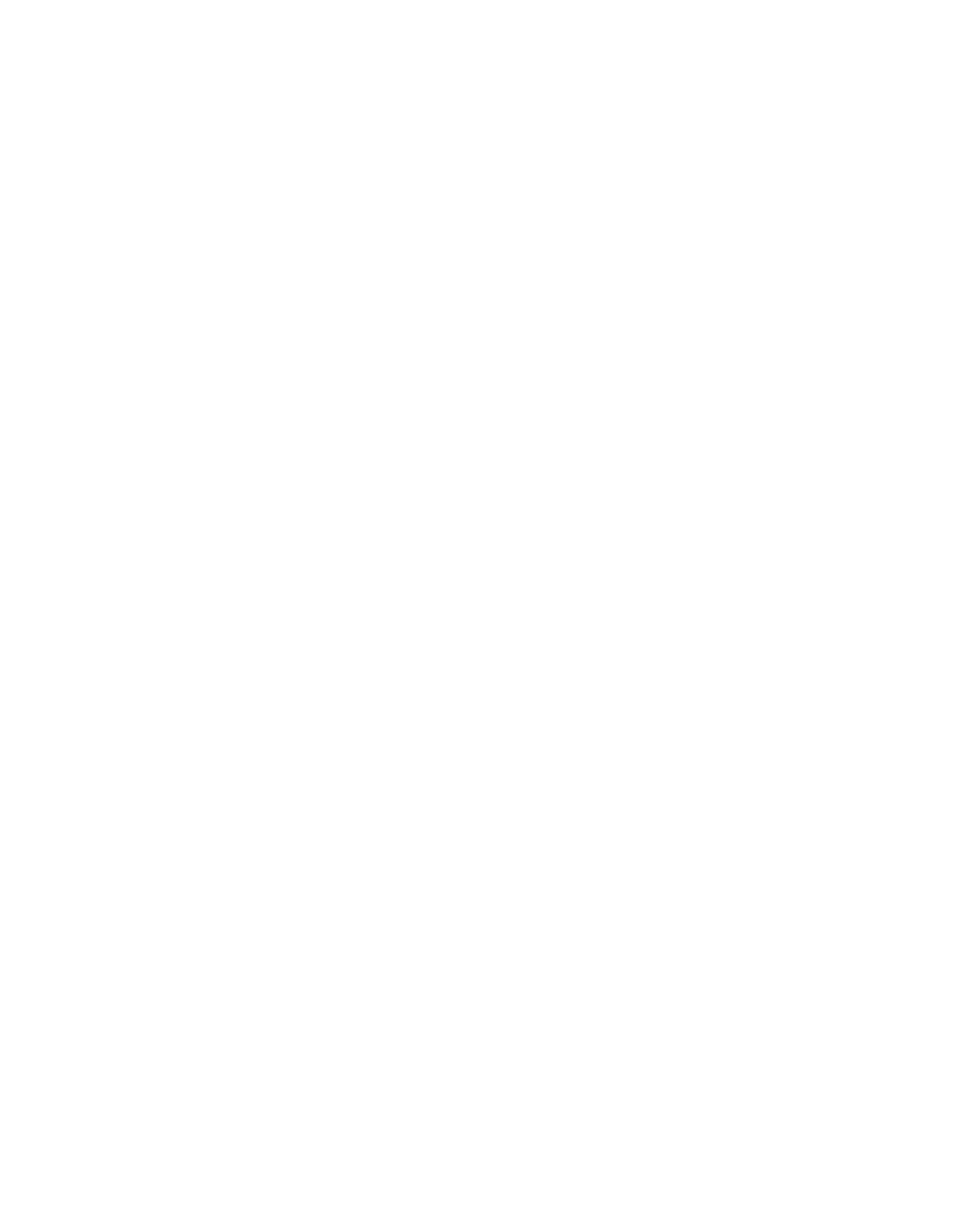## **CONTENTS**

| Contributors                                                                                             | xi          |
|----------------------------------------------------------------------------------------------------------|-------------|
| Foreword                                                                                                 | xiii        |
| Editor's Preface and Acknowledgments                                                                     | XV          |
| Units and Abbreviations                                                                                  | xvii        |
| Lunar Databases and Archives                                                                             | xix         |
| Chapter 1: INTRODUCTION                                                                                  | 1           |
| 1.1. USING THE MOON: AVAILABLE DATA                                                                      | 1           |
| 1.2. THE CONTENTS OF THIS BOOK                                                                           | 2           |
| Chapter 2: EXPLORATION, SAMPLES, AND RECENT CONCEPTS OF THE MOON                                         | 5           |
| 2.1. LUNAR EXPLORATION                                                                                   | $\mathbf 5$ |
| 2.2. LUNAR SAMPLES                                                                                       | 6           |
| 2.2.1. The Apollo Collection                                                                             | 6           |
| 2.2.2. Lunar Sample Identification                                                                       | 8           |
| 2.3. NEW VIEWS OF THE MOON FROM EXPLORATION                                                              | 10          |
| 2.4. NEW CONCEPTS OF THE MOON FOLLOWING EXPLORATION                                                      | 13          |
| 2.4.1. Origin of the Moon                                                                                | 13          |
| 2.4.2. Diversity of Lunar Rock Types<br>2.4.3. Differentiation of the Moon and Origin of the Lunar Crust | 13<br>15    |
| 2.4.4. The Present View of Lunar Magmatic Evolution                                                      | 19          |
| APPENDIX: APOLLO SAMPLE TYPES AND LUNAR SAMPLE CURATION                                                  | 21          |
| A2.1.Apollo Sample Types                                                                                 | 21          |
| A2.2. Lunar Sample Curation                                                                              | 23          |
| A2.3. Curation History                                                                                   | 25          |
| Chapter 3: THE LUNAR ENVIRONMENT                                                                         | 27          |
| 3.1. EARTH AND MOON COMPARED                                                                             | 27          |
| 3.2. THE ASTRONAUT EXPERIENCE                                                                            | 27          |
| 3.3. TERRAIN                                                                                             | 30          |
| 3.3.1. Mare Surfaces                                                                                     | 31          |
| 3.3.2. Large-scale Ejecta Ridges                                                                         | 31          |
| 3.3.3. Lunar Highlands                                                                                   | 32          |
| 3.3.4. Highlands-Mare Boundaries (Basin Margins)                                                         | 32<br>34    |
| 3.3.5. Other Parts of the Moon                                                                           | 34          |
| 3.4. DUST<br>3.5. TEMPERATURES ON THE LUNAR SURFACE                                                      | 34          |
| 3.6. LUNAR HEAT FLOW                                                                                     | 36          |
| 3.6.1. Heat Flow at the Apollo 15 Landing Site                                                           | 37          |
| 3.6.2. Heat Flow at the Apollo 17 Landing Site                                                           | 37          |
| 3.6.3. Conclusions                                                                                       | 38          |
| 3.7. SEISMIC ACTIVITY                                                                                    | 38          |
| 3.8. POLAR ENVIRONMENT                                                                                   | 39          |
| 3.9. ATMOSPHERE                                                                                          | 40          |
| 3.9.1. Contamination                                                                                     | 41          |
| 3.9.2. The Real Lunar Atmosphere                                                                         | 42          |
| 3.9.3. The Past and Future of the Lunar Atmosphere                                                       | 43          |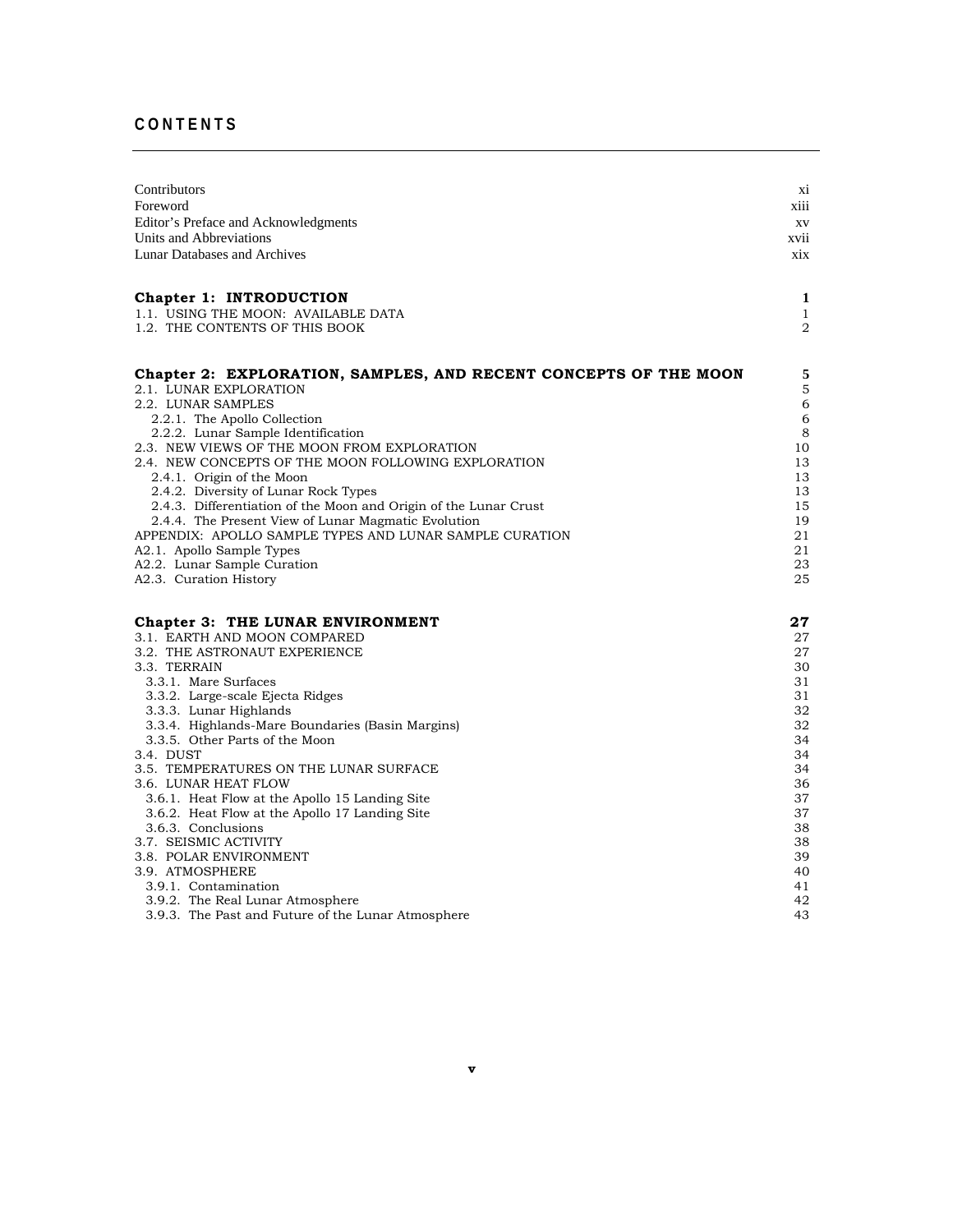| 3.10. METEOROID BOMBARDMENT                                             | 45 |
|-------------------------------------------------------------------------|----|
| 3.10.1. Meteoroid Velocities and Impact Rates                           | 46 |
| 3.10.2. Meteoroid Distributions in Lunar Orbit and on the Lunar Surface | 46 |
| 3.10.3. Meteoroid Hazards                                               | 46 |
| 3.11. IONIZING RADIATION                                                | 47 |
| 3.11.1. Solar Wind                                                      | 48 |
| 3.11.2. Solar-Flare-Associated Particles                                | 49 |
| 3.11.3. Galactic Cosmic Rays                                            | 52 |
| 3.11.4. Modes of Interactions with the Moon                             | 53 |
| 3.11.5. Implications of the Lunar Radiation Environment                 | 55 |
| <b>APPENDIX</b>                                                         | 57 |
| A3.1. Motion of the Earth-Moon System                                   | 57 |
| A3.2. Brightness of the Lunar Surface                                   | 59 |
| A3.3. Locating Points on the Moon                                       | 60 |
|                                                                         |    |

## **Chapter 4: LUNAR SURFACE PROCESSES** 61

| 4.1. IMPACT PROCESSES                           | 62  |
|-------------------------------------------------|-----|
| 4.1.1. The Morphology of Impact Structures      | 62  |
| 4.1.2. The Cratering Process                    | 65  |
| 4.1.3. Crater Frequency and Bombardment History | 79  |
| 4.1.4. Geological Processes                     | 85  |
| 4.2. BASALTIC VOLCANISM                         | 94  |
| 4.2.1. Volcanic Landforms                       | 95  |
| 4.2.2. Filling of the Maria                     | 102 |
| 4.2.3. Volume Estimates of Basaltic Mare Fill   | 105 |
| 4.3. TECTONIC ACTIVITY                          | 107 |
| 4.3.1. External Forces                          | 108 |
| 4.3.2. Internal Forces                          | 111 |
| 4.4.  LUNAR STRATIGRAPHY                        | 111 |
|                                                 |     |

| <b>Chapter 5: LUNAR MINERALS</b>                            | 121 |
|-------------------------------------------------------------|-----|
| 5.1. SILICATE MINERALS                                      | 123 |
| 5.1.1. Pyroxene                                             | 123 |
| 5.1.2. Plagioclase Feldspar                                 | 126 |
| 5.1.3. Olivine                                              | 130 |
| 5.1.4. Silica Minerals: Quartz, Cristobalite, and Tridymite | 132 |
| 5.1.5. Other Silicate Minerals                              | 133 |
| 5.1.6. Comparative Silicate Mineralogy: Earth-Moon          | 135 |
| 5.2. OXIDE MINERALS                                         | 137 |
| 5.2.1. Ilmenite                                             | 140 |
| $5.2.2.$ Spinels                                            | 143 |
| 5.2.3. Armalcolite                                          | 147 |
| 5.2.4. Other Oxides                                         | 149 |
| 5.3. SULFIDE MINERALS                                       | 150 |
| 5.3.1. Troilite                                             | 150 |
| 5.3.2. Other Sulfides                                       | 151 |
| 5.4. NATIVE FE                                              | 151 |
| 5.4.1. Meteoritic Contamination                             | 151 |
| 5.4.2. Native Fe in Lunar Rocks                             | 152 |
| 5.4.3. Native Fe in Lunar Soil                              | 154 |
| 5.5. PHOSPHATE MINERALS                                     | 154 |
| APPENDIX: COMPOSITIONS OF LUNAR MINERALS                    | 155 |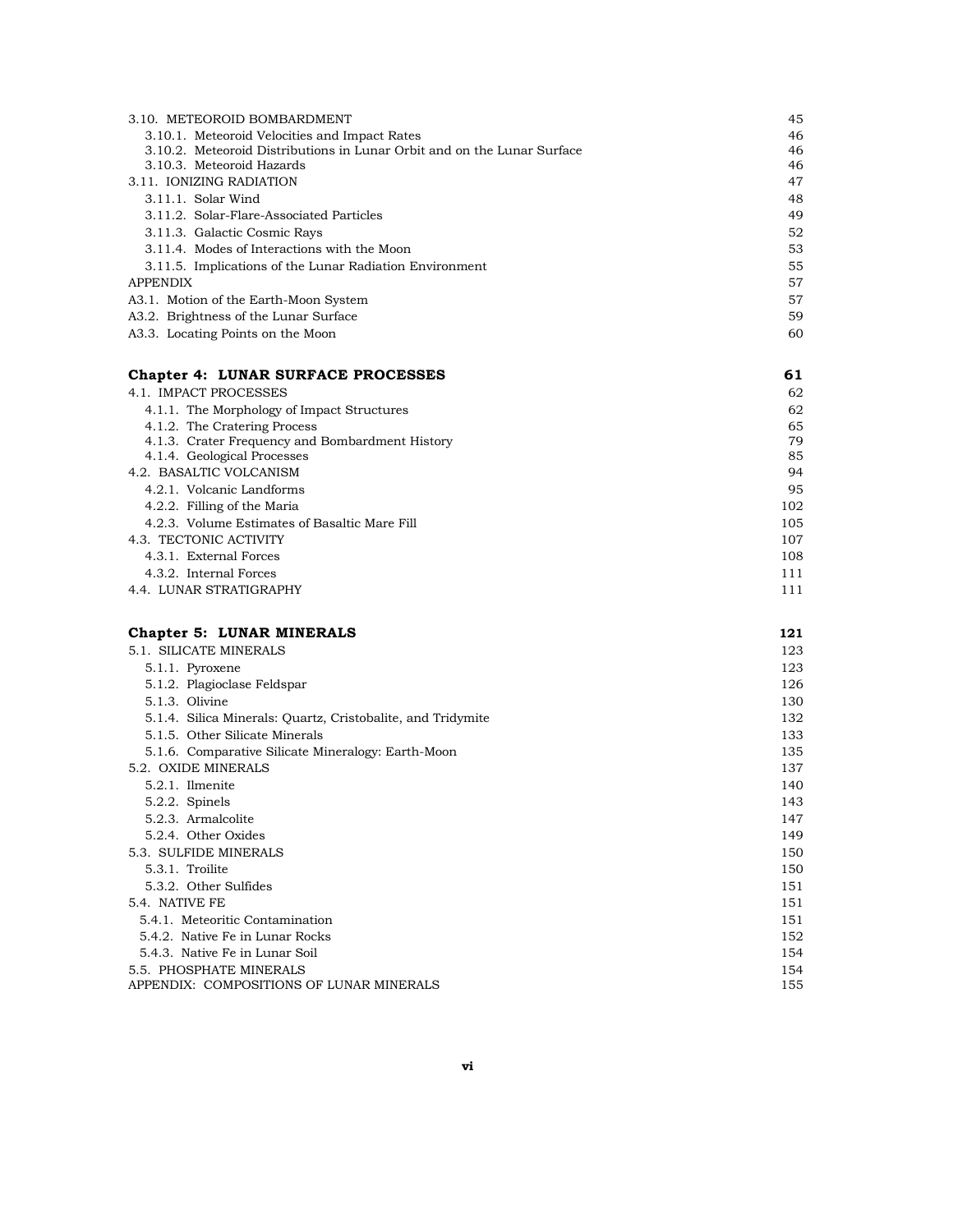| <b>Chapter 6: LUNAR ROCKS</b>                                               | 183 |
|-----------------------------------------------------------------------------|-----|
| 6.1. MARE BASALTIC LAVAS AND VOLCANIC GLASSES                               | 186 |
| 6.1.1. Chemical Composition, Classification, and Properties of Mare Basalts | 186 |
| 6.1.2. Mineralogy of Mare Basalts                                           | 193 |
| 6.1.3. Textures of Mare Basalts                                             | 195 |
| 6.1.4. Crystallization Experiments on Mare Basalts                          | 198 |
| 6.1.5. Cooling Rates of Mare Basalts                                        | 201 |
| 6.1.6. Vesicles and Nature of the Gas Phase                                 | 201 |
| 6.1.7. Lunar Pyroclastic Deposits                                           | 202 |
| 6.1.8. Experimental Petrology and Phase Relations                           | 205 |
| 6.1.9. Ages of Mare Basalts                                                 | 208 |
| 6.2. EXTENDED MAPPING OF MARE LAVAS AND PYROCLASTIC DEPOSITS                | 209 |
| BY REMOTE SPECTRAL OBSERVATIONS                                             |     |
| 6.2.1. Techniques                                                           | 209 |
| 6.2.2. Regional Distribution of Mare Basalts and Pyroclastic Glasses        | 210 |
| 6.3. HIGHLAND PRISTINE ROCKS: IGNEOUS ROCKS AND MONOMICT BRECCIAS           | 212 |
| 6.3.1. Classification of Pristine Igneous Highland Rocks                    | 214 |
| 6.3.2. KREEP Rocks                                                          | 216 |
| 6.3.3. Ferroan Anorthosites                                                 | 220 |
| 6.3.4. Mg-rich Rocks                                                        | 225 |
| 6.3.5. Other Pristine Highland Rock Types                                   | 228 |
| 6.4. HIGHLAND POLYMICT BRECCIAS                                             | 232 |
| 6.4.1. Nomenclature and Classification                                      | 233 |
| 6.4.2. Fragmental Breccias                                                  | 235 |
| 6.4.3. Glassy Melt Breccias and Impact Glasses                              | 246 |
| 6.4.4. Crystalline Melt Breccias or Impact-Melt Breccias                    | 249 |
| 6.4.5. Clast-poor Impact Melts                                              | 252 |
| 6.4.6. Granulitic Breccias and Granulites                                   | 254 |
| 6.4.7. Dimict Breccias                                                      | 256 |
| 6.4.8. Regolith Breccias                                                    | 257 |
| 6.5. SPECTRAL PROPERTIES OF HIGHLAND ROCKS                                  | 257 |
| APPENDIX: CHEMICAL DATA FOR LUNAR ROCKS                                     | 261 |
|                                                                             |     |

| Chapter 7: THE LUNAR REGOLITH                                 | 285 |
|---------------------------------------------------------------|-----|
| 7.1. LUNAR SOIL                                               | 287 |
| 7.1.1. General Description                                    | 287 |
| 7.1.2. Petrography                                            | 288 |
| 7.1.3. Agglutinates                                           | 296 |
| 7.1.4. Other Unusual Soil Components                          | 302 |
| 7.1.5. Grain Shapes and Surfaces                              | 304 |
| 7.1.6. Grain-size Characteristics                             | 304 |
| 7.1.7. Chemical Composition of Lunar Soils                    | 306 |
| 7.2. SPECTRAL PROPERTIES OF THE LUNAR REGOLITH                | 307 |
| 7.3. REGOLITH EVOLUTION AND MATURITY                          | 307 |
| 7.3.1. Maturation by Meteoroid Bombardment                    | 310 |
| 7.3.2. Maturation by Ionizing Radiation                       | 315 |
| 7.3.3. Maturity Indices and Their Use                         | 317 |
| 7.3.4. Regolith Processes and Maturity                        | 321 |
| 7.4. VARIATION OF SOILS WITH DEPTH: THE LUNAR CORE SAMPLES    | 321 |
| 7.4.1. General Characteristics of Lunar Regolith Core Samples | 321 |
| 7.4.2. Variations with Depth in Regolith Core Samples         | 325 |
| 7.4.3. Regolith Stratigraphy                                  | 337 |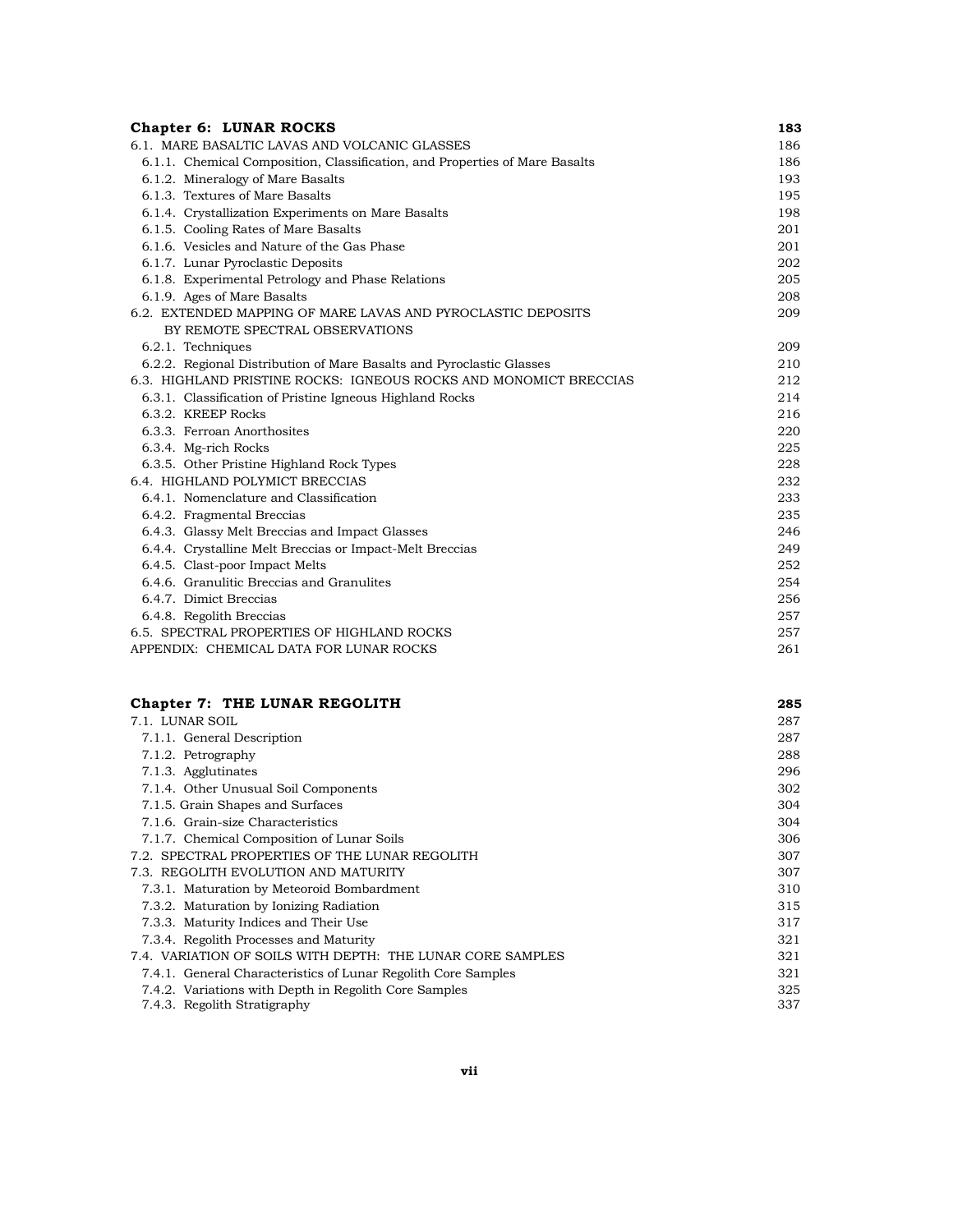| 7.5. MODELS FOR REGOLITH FORMATION                               | 342 |
|------------------------------------------------------------------|-----|
| 7.5.1. Regolith Dynamics                                         | 342 |
| 7.5.2. Grain-size Distributions                                  | 343 |
| 7.5.3. Differential Comminution                                  | 344 |
| 7.5.4. Comparison of Soil Chemistry with Bedrock Chemistry       | 345 |
| 7.5.5. Variation of Soil Chemistry Within Sites                  | 345 |
| 7.5.6. Variation of Soil Chemistry Between Sites                 | 351 |
| 7.6. REGOLITH BRECCIAS                                           | 352 |
| 7.7. THE RECORD OF SOLAR HISTORY PRESERVED IN THE LUNAR REGOLITH | 354 |
| 7.7.1. A Summary of Historical Results                           | 354 |
| 7.7.2. Solar-Wind History                                        | 355 |
| 7.7.3. Solar-Flare History                                       | 356 |
| 7.7.4. Galactic-Cosmic-Ray History                               | 356 |

| <b>Chapter 8: CHEMISTRY</b>                                                      | 357 |
|----------------------------------------------------------------------------------|-----|
| 8.1. WHERE TO FIND A PARTICULAR ELEMENT DISCUSSED                                | 359 |
| 8.1.1. Organization of the Data                                                  | 359 |
| 8.1.2. Types of Lunar Materials Considered                                       | 359 |
| 8.1.3. Cautions on Data Use                                                      | 361 |
| 8.2. OVERVIEW OF PLANETARY SEPARATION PROCESSES                                  | 361 |
| 8.3. MAJOR ELEMENTS                                                              | 363 |
| 8.3.1. Concentrations of Major Elements in the Moon                              | 363 |
| 8.3.2. Minerals and Rocks Formed by Major Elements                               | 363 |
| 8.3.3. Abundances and Correlations Among Major Elements                          | 366 |
| 8.3.4. Ores of Major Elements                                                    | 371 |
| 8.4. INCOMPATIBLE TRACE ELEMENTS                                                 | 372 |
| 8.4.1. Abundances of Incompatible Trace Elements in Lunar Crustal Materials      | 372 |
| 8.4.2. Incompatible Trace Elements in Lunar Highland Materials: KREEP            | 380 |
| 8.4.3. Incompatible Trace Elements in the Lunar Maria                            | 386 |
| 8.5. MISCELLANEOUS MINOR ELEMENTS                                                | 390 |
| 8.5.1. Data Sources                                                              | 390 |
| 8.5.2. Phosphorus, Potassium, and Barium                                         | 390 |
| 8.5.3. Scandium, Vanadium, Chromium, and Manganese                               | 391 |
| 8.5.4. Sulfur, Cobalt, and Nickel                                                | 398 |
| 8.5.5. Gallium and Strontium                                                     | 398 |
| 8.5.6. Possible Lunar Ores of the Miscellaneous Minor Elements                   | 398 |
| 8.6. SIDEROPHILE ELEMENTS                                                        | 399 |
| 8.6.1. Analytical Difficulties                                                   | 400 |
| 8.6.2. Iridium: The "Type" Siderophile Element                                   | 404 |
| 8.6.3. Other Siderophile Elements                                                | 405 |
| 8.6.4. Siderophile-Element Fractionations Related to Grain Size in Lunar Soils   | 413 |
| 8.6.5. Possible Lunar Ores of Siderophile Elements                               | 414 |
| 8.7. VAPOR-MOBILIZED ELEMENTS                                                    | 414 |
| 8.7.1. Concentration Levels                                                      | 414 |
| 8.7.2. Meteoroid Additions to the Regolith                                       | 419 |
| 8.7.3. Vapor-Mobilized Elements as Incompatible Trace Elements: Indigenous       | 422 |
| Concentrations in Lunar Materials                                                |     |
| 8.7.4. Vapor-Phase Transport of Vapor-Mobilized Elements                         | 424 |
| 8.7.5. Pyroclastic Volcanic Emissions as an Indigenous Source of Vapor-Mobilized | 427 |
| Elements                                                                         |     |
| 8.7.6. Surface Mobility of Vapor-Mobilized Elements                              | 430 |
| 8.7.7. Sulfur                                                                    | 432 |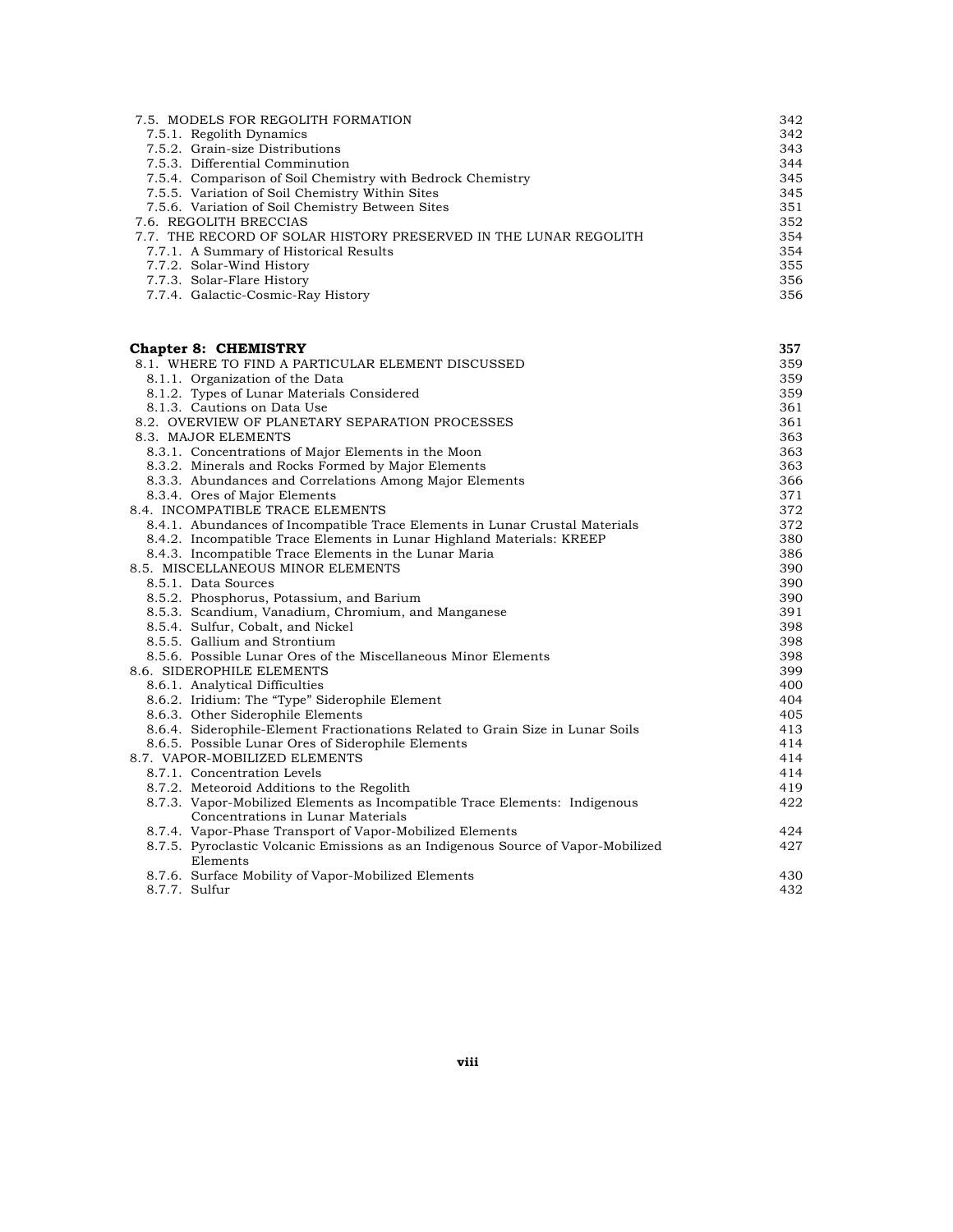| 8.7.8. Halogens                                         | 434 |
|---------------------------------------------------------|-----|
| 8.7.9. Possible Lunar Ores of Vapor-Mobilized Elements  | 435 |
| 8.8. SOLAR-WIND-IMPLANTED ELEMENTS                      | 436 |
| 8.8.1. The Solar Wind                                   | 436 |
| 8.8.2. Noble Gases (He, Ne, Ar, Kr, and Xe)             | 437 |
| 8.8.3. Biogenic Elements (H, C, and N)                  | 443 |
| 8.8.4. Solar-Wind-Implanted Elements as Lunar Resources | 448 |
| APPENDIX: STATISTICAL SUMMARIES OF LUNAR CHEMISTRY      | 449 |

| Chapter 9: PHYSICAL PROPERTIES OF THE LUNAR SURFACE       | 475 |
|-----------------------------------------------------------|-----|
| 9.1. GEOTECHNICAL PROPERTIES                              | 475 |
| 9.1.1. Particle Size Distribution                         | 477 |
| 9.1.2. Particle Shapes                                    | 478 |
| 9.1.3. Specific Gravity                                   | 481 |
| 9.1.4. Bulk Density and Porosity                          | 483 |
| 9.1.5. Relative Density                                   | 494 |
| 9.1.6. Compressibility                                    | 500 |
| 9.1.7. Shear Strength                                     | 506 |
| 9.1.8. Permeability and Diffusivity                       | 517 |
| 9.1.9. Bearing Capacity                                   | 517 |
| 9.1.10. Slope Stability                                   | 521 |
| 9.1.11. Trafficability                                    | 522 |
| 9.2. ELECTRICAL AND ELECTROMAGNETIC PROPERTIES            | 530 |
| 9.2.1. Electrical Conductivity                            | 531 |
| 9.2.2. Photoconductivity                                  | 532 |
| 9.2.3. Electrostatic Charging and Dust Migration          | 532 |
| 9.2.4. Dielectric Permittivity                            | 536 |
| 9.2.5. Electromagnetic Sounding                           | 552 |
| 9.3. REFLECTION AND EMISSION OF RADIATION FROM THE MOON   | 558 |
| 9.3.1. Optical Astronomy                                  | 558 |
| 9.3.2. Radar Astronomy                                    | 562 |
| 9.3.3. Thermal Infrared Astronomy                         | 566 |
| APPENDIX: SUPPLEMENTARY DATA ON LUNAR PHYSICAL PROPERTIES | 567 |

| Chapter 10: GLOBAL AND REGIONAL DATA ABOUT THE MOON                 | 595 |
|---------------------------------------------------------------------|-----|
| 10.1. GLOBAL AND REGIONAL IMAGERY AND DATA SOURCES                  | 595 |
| 10.1.1. Earth-based Telescopic Data                                 | 596 |
| 10.1.2. Lunar Orbiter Photographic Images                           | 597 |
| 10.1.3. Apollo Orbital Photography                                  | 597 |
| 10.1.4. Coverage and Resolution of Lunar Photography                | 599 |
| 10.2. SURFACE MINERALOGIC AND GEOCHEMICAL DATA                      | 599 |
| 10.2.1. Spectral Reflectance Measurements and Multispectral Imagery | 599 |
| (Earth-based)                                                       |     |
| 10.2.2. Apollo Gamma-ray Spectrometer                               | 602 |
| 10.2.3. Apollo X-ray Fluorescence Spectrometer                      | 603 |
| 10.3. GEOPHYSICAL DATA                                              | 603 |
| 10.3.1. Lunar Gravity Field                                         | 603 |
| 10.3.2. Lunar Surface Magnetic Field                                | 605 |
| 10.3.3. Radar Data for the Lunar Nearside                           | 605 |
| 10.4. REGIONAL DISTRIBUTION OF LUNAR ROCK TYPES                     | 607 |
| 10.4.1. Mare Basalt Lavas                                           | 607 |
| 10.4.2. Petrologic Map of the Moon from Apollo Gamma-ray Data       | 608 |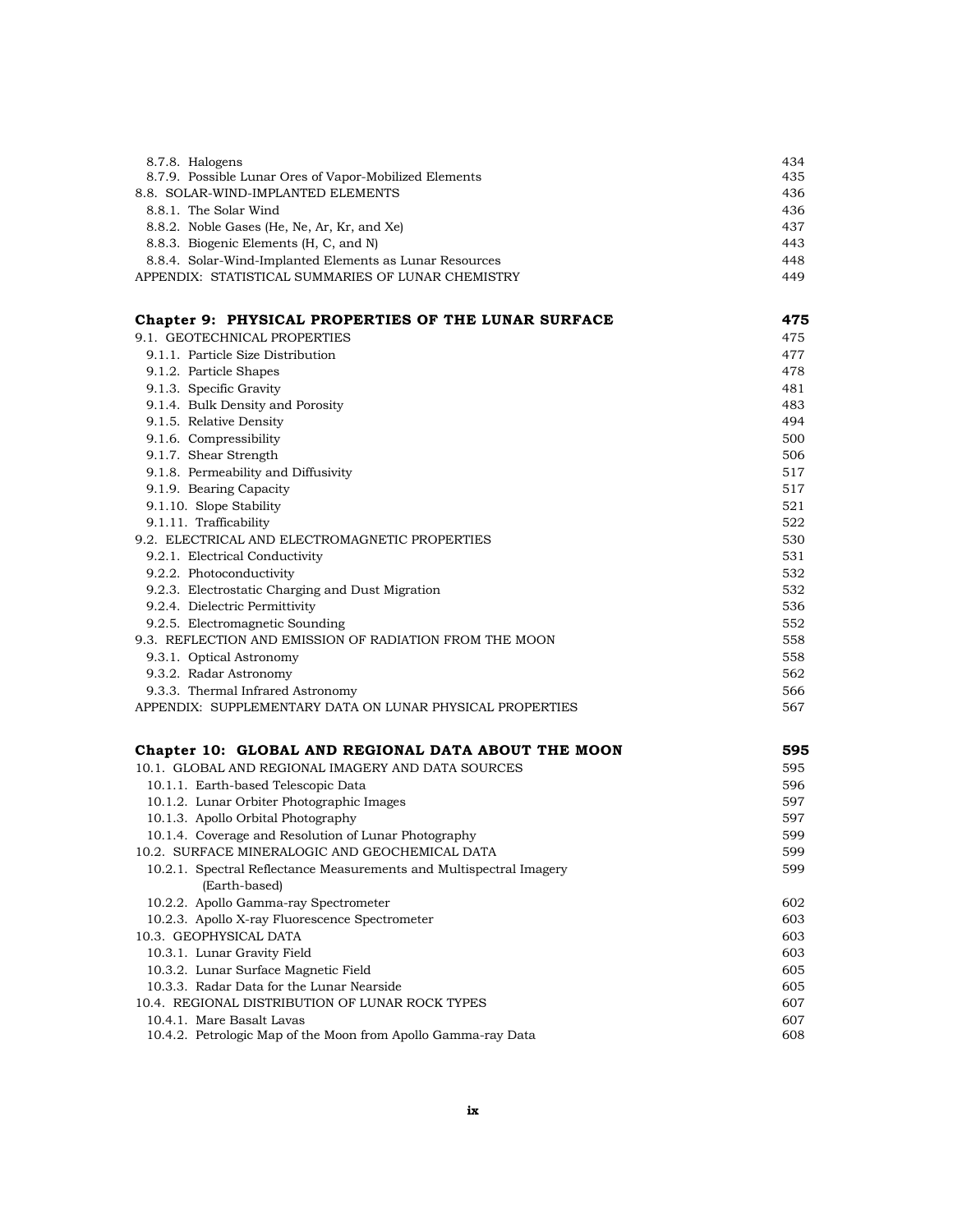| 10.4.3. Mineralogy of Highland Rock Types Inferred from Near-Infrared | 608 |
|-----------------------------------------------------------------------|-----|
| Reflectance Spectra                                                   |     |
| 10.5. STRATIGRAPHY AND RELATIVE AGES                                  | 609 |
| 10.6. GEOLOGY OF THE APOLLO AND LUNA LANDING SITES                    | 609 |
| 10.6.1. Apollo 11                                                     | 609 |
| 10.6.2. Apollo 12                                                     | 610 |
| 10.6.3. Apollo 14                                                     | 610 |
| 10.6.4. Apollo 15                                                     | 610 |
| 10.6.5. Apollo 16                                                     | 631 |
| 10.6.6. Apollo 17                                                     | 631 |
| 10.6.7. The Luna Landing Sites                                        | 631 |
| <b>Chapter 11: AFTERWORD</b>                                          | 633 |
| 11.1. RETURN TO THE MOON                                              | 633 |
| 11.2. CURRENT UNDERSTANDING OF THE MOON: A BASE FOR PLANNING          | 633 |
| 11.2.1. The Post-Apollo Moon                                          | 633 |
| 11.2.2. Environmental Impacts                                         | 635 |
| 11.3. GOALS FOR FUTURE LUNAR EXPLORATION                              | 636 |
| 11.3.1. Science                                                       | 636 |
| 11.3.2. Transportation                                                | 636 |
| 11.3.3. Resources                                                     | 636 |
| 11.3.4. Benefits to Future Astronauts: Terra Firma Nova               | 637 |
| 1 1.4. UNANSWERED QUESTIONS ABOUT THE MOON                            | 637 |
| 11.4.1. The Lunar Environment                                         | 638 |
| 11.4.2. Lunar Surface Processes and Evolution                         | 638 |
| 11.4.3. Lunar Minerals, Rocks, and Soils                              | 638 |
| 11.4.4. Lunar Chemistry                                               | 639 |
| 11.4.5. Lunar Physical Properties                                     | 639 |
| 11.4.6. Global Lunar Data and Future Mapping                          | 639 |
| 11.5. THE NEXT STEPS                                                  | 639 |
| 11.6. A PERMANENT PRESENCE                                            | 640 |
| APPENDIX A11.1: STUDIES IN LUNAR UTILIZATION                          | 644 |
| APPENDIX A11.2: LUNAR RESOURCES                                       | 647 |
| A11.2.1. Aluminum                                                     | 647 |
| A11.2.2. Helium-3                                                     | 647 |
| A11.2.3. Hydrogen                                                     | 647 |
| A11.2.4. Iron                                                         | 648 |
| A11.2.5. Oxygen                                                       | 648 |
| $A11.2.6.$ Regolith                                                   | 649 |
| APPENDIX A11.3: SUMMARY OF UNANSWERED QUESTIONS ABOUT THE MOON        | 650 |
|                                                                       |     |
| References                                                            | 655 |
| Sample Index                                                          | 717 |
| Subject Index                                                         | 721 |
|                                                                       |     |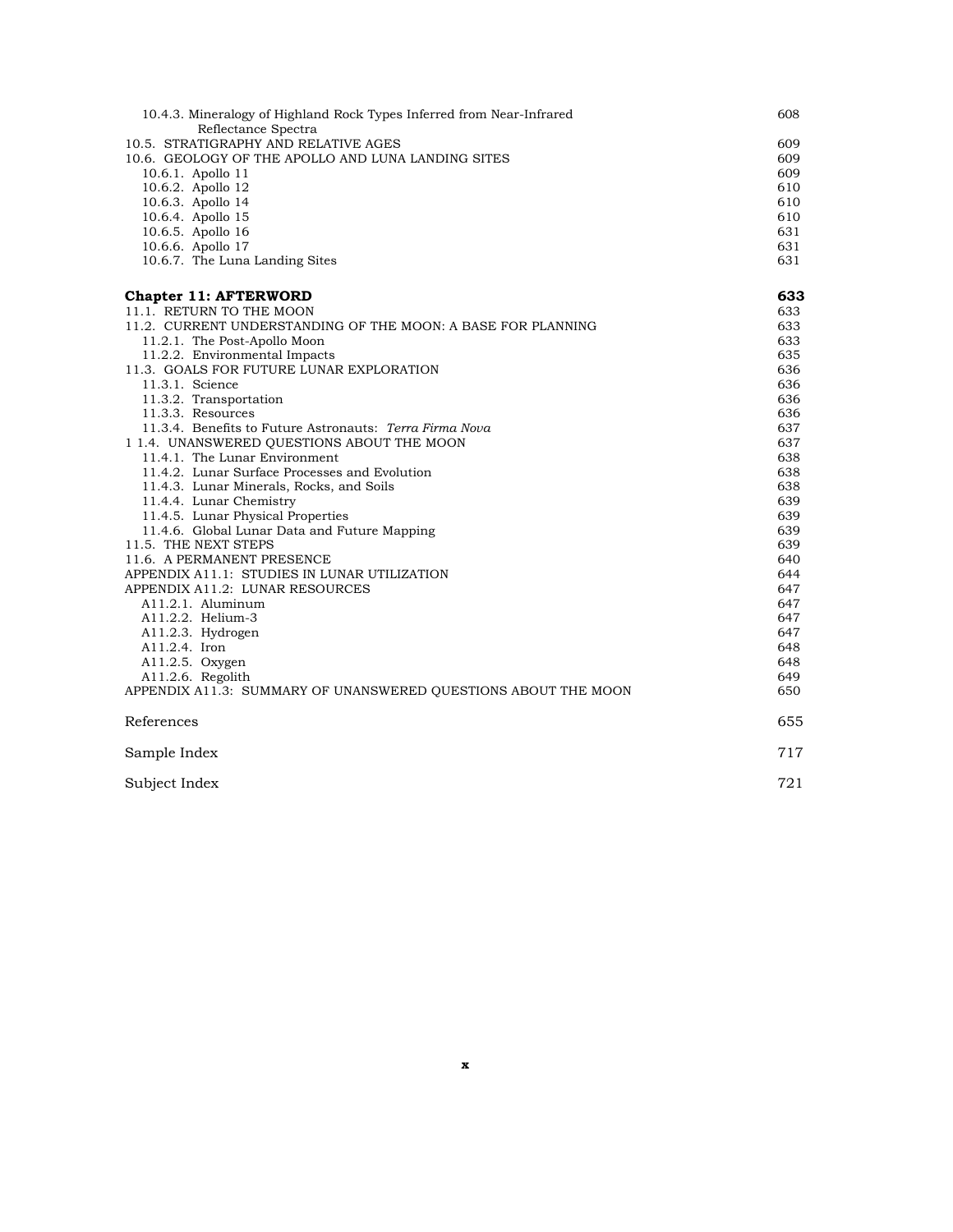## **CONTRIBUTORS**

#### **Editors**

Grant H. Heiken, Los Alamos National Laboratory David T. Vaniman, Los Alamos National Laboratory Bevan M. French, National Aeronautics and Space Administration

#### **Contributors**

Abhijit Basu, Indiana University Alan Binder, Lockheed Engineering and Science Company George Blanford, University of Houston, Clear Lake W. David Carrier III, Lunar Geotechnical Institute John Delano, State University of New York, Albany John Dietrich, NASA Johnson Space Center Bevan M. French, National Aeronautics and Space Administration Richard Grieve, Geological Survey of Canada Larry Haskin, Washington University Grant Heiken, Los Alamos National Laboratory Gary Lofgren, NASA Johnson Space Center Friedrich Hörz, NASA Johnson Space Center David S. McKay, NASA Johnson Space Center Wendell Mendell, NASA Johnson Space Center Gary Olhoeft, U.S. Geological Survey James J. Papike, South Dakota School of Mines and Technology and University of New Mexico Carlé Pieters, Brown University Robert Reedy, Los Alamos National Laboratory Graham Ryder, Lunar and Planetary Institute Steven Simon, University of Chicago Paul Spudis, U.S. Geological Survey G. Jeffrey Taylor, University of New Mexico and University of Hawaii Lawrence A. Taylor, University of Tennessee David Vaniman, Los Alamos National Laboratory Paul Warren, University of California, Los Angeles

#### **Lunar and Planetary Institute Publications Services Staff**

*Editorial:*  Renee Dotson Stephanie Tindell Sarah Enticknap Joan Shack Karen Hrametz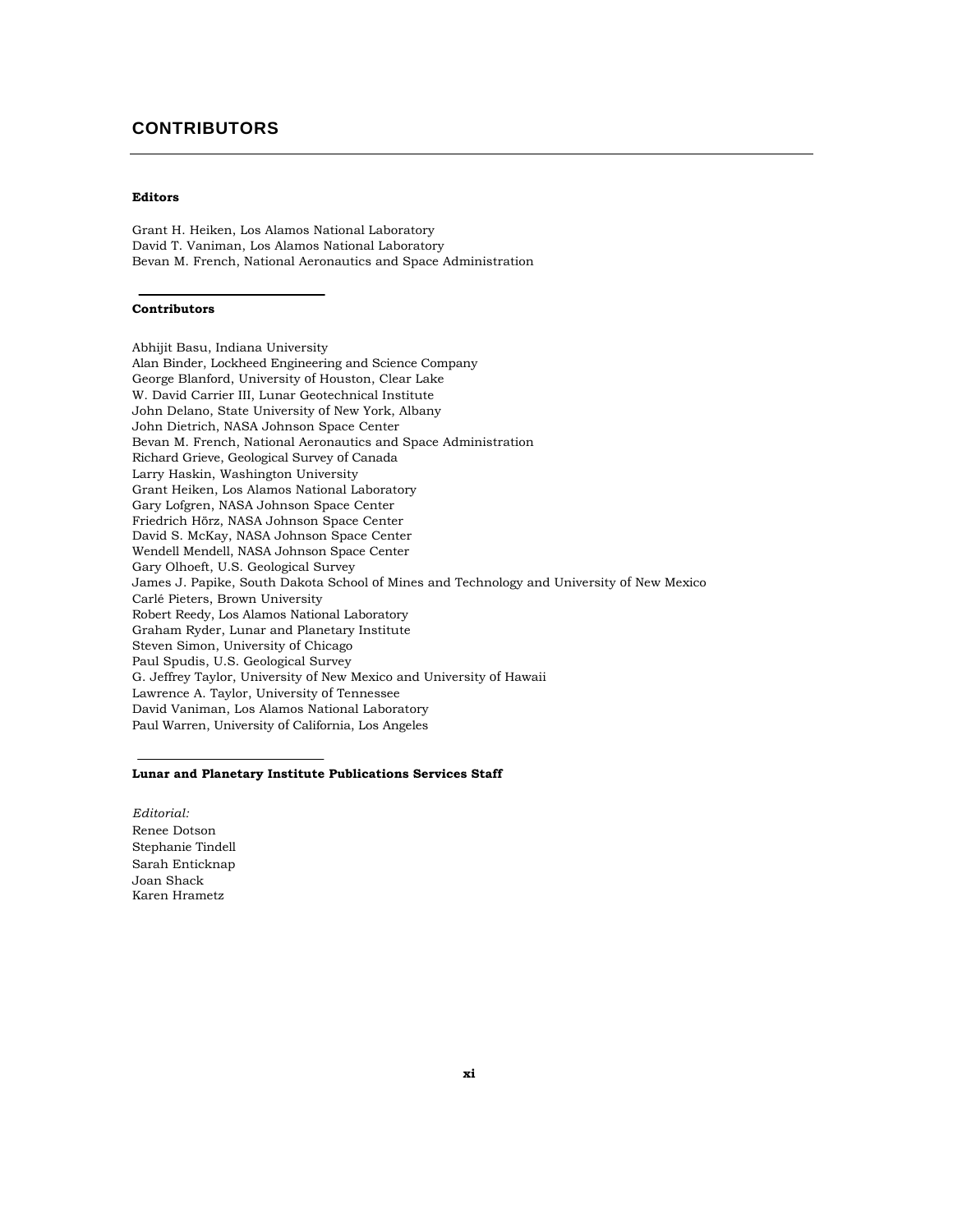#### **Lunar and Planetary Institute Publications Services Staff** *(continued)*

*Graphic Design:*  Stephen L Hokanson Donna Jalufka Pam Thompson Shirley Brune Ronna Hurd Christy Owens

*Typesetting*  Linda Tanner Deborah Barron Shantha Elluru Pam Thompson Carl Grossman Cindy Schwartz Janet Martin

#### **Lunar and Planetary Institute Computer Services**

Kin Leung Jackie Lyon

#### **Lunar and Planetary Institute Center for Information and Research Services**

Cathy Fischer Mary Ann Hager Debra Rueb Stephen Tellier Fran Waranius

#### **Other Editing Assistance**

Mary-Hill French

#### **Chapter Reviewers**

Mark Cintala, NASA Johnson Space Center; Mike Gibson, Carbotek; Stephen Haggerty, University of Massachusetts; Steve Howe, Los Alamos National Laboratory; John Kerridge, University of California, Los Angeles; Randy Korotev, Washington University; James K. Mitchell, University of California, Berkeley; William Phinney, NASA Johnson Space Center; Ron Scott, California Institute of Technology; John Shervais, University of South Carolina; Jeffrey L Warner, Chevron Oil Field Research Company; Herb Zook, NASA Johnson Space Center; and contributors who reviewed chapters other than their own.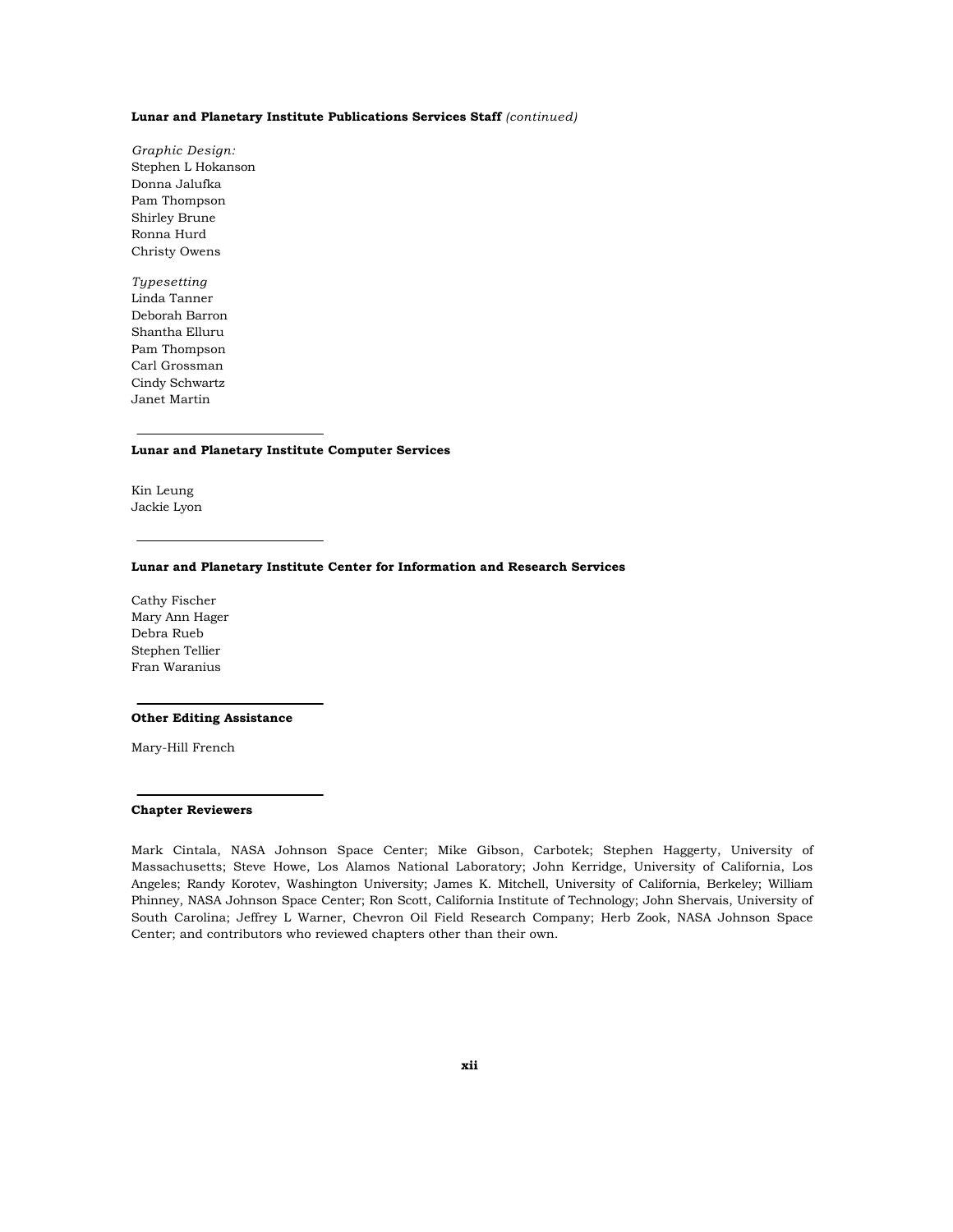#### **FOREWORD**

Humankind sought and attained greatness with the first field explorations of the Moon between 1966 and 1976. Apollo spacecraft and the various automated probes launched by the U.S. and the U.S.S.R., which successfully collected samples and information from the Moon during this period, pushed the species along its first clear steps of evolution into the solar system and eventually into the galaxy. A sense of reality began to surround a lesson taught to the Pueblo Indians by their ancestors: "We walk on the Earth, but we live in the sky."

Early explorers of the sky took their eyes and minds into space and became the eyes and minds of billions of other explorers on the starship Earth. They also began the long process of transplanting civilization into space. This fundamental change in the course of history has occurred as humans have also gained new insight into themselves and their first planetary home. With the conclusion of the Apollo 17 mission and the Apollo program in December 1972, humankind had reached the "end of the beginning" of its movement into the universe.

Human evolution into the universe began with the 1968 Christmas Eve mission of Apollo 8. The presence of Frank Borman, Jim Lovell, and Bill Anders in orbit around the Moon, and the words and pictures they shared with us, gave human beings a new awareness not only of the Moon but of the Earth's own place as a lonesome, lovely, and potentially fragile life-bearing planet in the black void of space. Hundreds of millions of human beings throughout the world simultaneously thought new thoughts about a familiar object in the night sky—the Moon. The men of Apollo 8 were there, and the Moon would never be the same for anyone.

Now we should realize that the Earth will also never be the same. Through new communication, information, and space technologies, solutions can be found to the ageold problems of the human condition on Earth—ignorance, poverty, hunger, and disease. Opportunities have been created to realize the more modem dream of living permanently in space. Such solutions and opportunities exist, however, only *if* we are wise enough to reach out and grasp them.

President George Bush's statement on the occasion of the 20th anniversary of Apollo 11's landing on the Moon provides a vision of human beings as a perpetual spacefaring species. The President's words implied a commitment to protect the Earth, settle the solar system, and move toward the stars.

The Moon's proximity to the Earth, lack of atmosphere, gravity (only one-sixth that of the Earth), planetary position as the smallest of the terrestrial planets, and potential resources almost certainly assure a role for lunar activities in support of human exploration and utilization of space.

Proximity, one-sixth gravity, and potential resources essential to sustaining human life require that the Moon be considered as both a stepping stone toward Mars and the outer planets and a low-cost supply depot for exploration and settlement. Its planetary characteristics and lack of atmosphere justify the continued use of the Moon as a natural laboratory for comparative planetology and for solar and stellar astronomy.

In the context of these possibilities, as well as in even more general terms, *Lunar Sourcebook* provides an extremely important and heretofore unavailable first reference for those who may consider a return to the Moon for whatever purpose. The information compiled within and the guide to other data provided distills and, in one sense, immortalizes the dedication, imagination, and extraordinary hard work of hundreds of managers, scientists, engineers, and their supporters. Now others can begin to move forward to plan, in President Bush's words, a " . . . return to the Moon, this time to stay . . ."

One can only vaguely imagine the ultimate legacy of the data from Apollo, the automated probes, and Earth-based observation through which *Lunar Sourcebook* guides its reader. The more easily conceived possibilities include permanent and self-sustaining settlements on the Moon,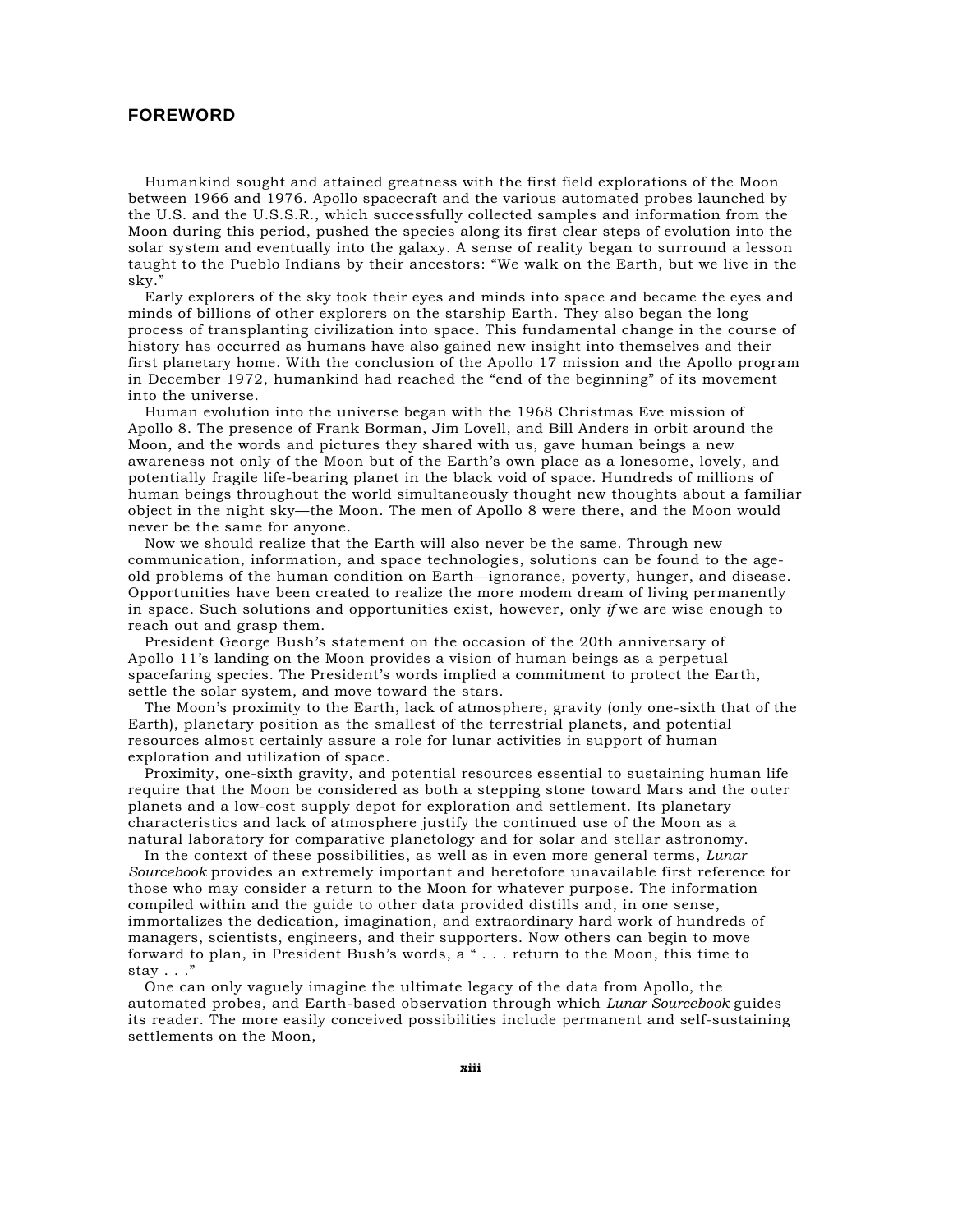serving solar and stellar observatories and far-ranging lunar surface expeditions; lunar engineering and training sites supporting the development of Mars exploration and settlement; huge solar collector arrays on the Moon producing the energy needed to support lunar activities as well as for potential export to Earth and to stations in space; underground mines in stratified mineral deposits within the mare that provide raw materials to space equipment manufacturing facilities on the Moon or in lunar orbit; and great farms that produce the food required by increasing numbers of men and women living in space, on the Moon, and on Mars.

Perhaps most critically, one can imagine large mobile processing plants, periodically stepping their way across the lunar maria, mining, extracting, and processing solar-wind gases from the regolith, to provide the life-sustaining consumables  $(H_2, O_2, H_2O, CO_2, NOx, and <sup>4</sup>He)$ required by a spacefaring species. From solar-wind materials implanted in the lunar regolith, we may also extract the environmentally benign fusion fuel 3He, which can be used on Earth to sustain civilization as well as protect the biosphere.

On behalf of those privileged few who helped gather the samples, collect field information, and deploy the experiments that provided the data upon which much of this book draws, I wish to thank the editors and their contributor team for stepping once more into the breach. They have added great new value to the lunar exploration community's efforts. Unless what has been learned as a consequence of our activities becomes accessible, we, like the tree falling in the forest, have made no sound for those not present to hear. *Lunar Sourcebook* not only brings many individual sounds together into the beginnings of a symphony, but it serves waiting and appreciative new generations of composers and audiences.

> *Harrison H. Schmitt, Apollo 17 astronaut Albuquerque, New Mexico September 20, 1990*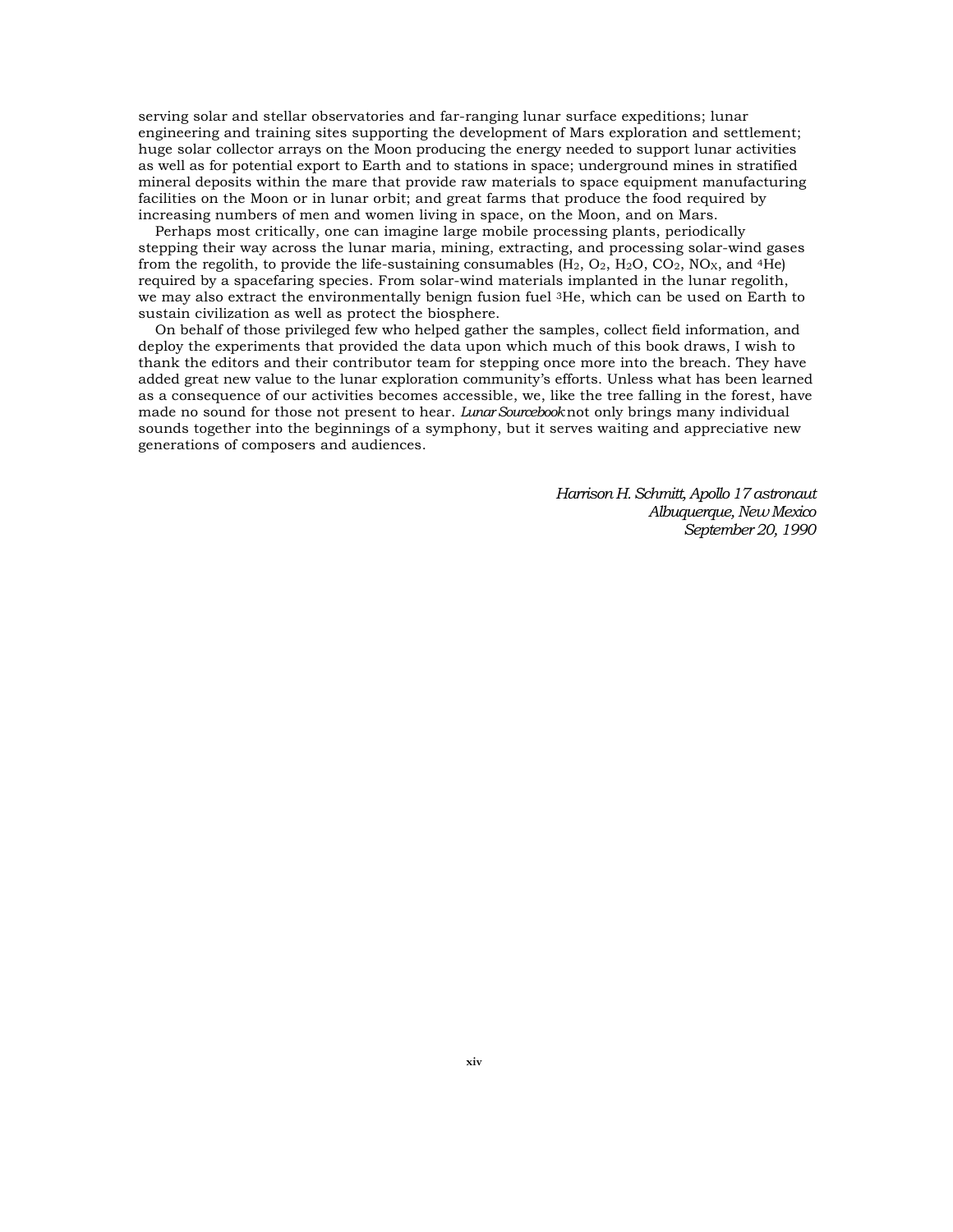## **EDITORS' PREFACE AND ACKNOWLEDGMENTS**

*Lunar Sourcebook is* intended for the post-Apollo generation of scientists, engineers, teachers, and students. It has two purposes. First, it summarizes what we know about the Moon as a result of U.S. and U.S.S.R. lunar missions and the continuing analysis of lunar samples and data here on Earth. Second, it provides a convenient, accessible sourcebook for planning the future study of the Moon and the eventual use of the Moon by spacefaring humans.

This book began in 1984, and we were at the active manuscript-editing stage on July 20, 1989, when President George Bush marked the 20th anniversary of the Apollo 11 landing by initiating what is now called the Space Exploration Initiative (or sometimes the Moon-Mars initiative), a program for the return of humans to the Moon, followed by human exploration of the planet Mars. We hope that *Lunar Sourcebook* will be a timely response to the renewed scientific and exploration interest in our nearest planetary neighbor, the only other world so far explored in person by human beings. We also hope that the book will help in our return to the Moon, and in the intelligent use of the Moon when we establish a permanent presence there.

The task of putting everything we know about the whole Moon into a single book is far more difficult now than it was before the Apollo program. Before Apollo, only a few people were needed to summarize the available information about the Moon, and they could (and did) produce books from their own knowledge. The Apollo and Luna programs, with their intensive close-up studies and the return of samples to Earth, have produced an explosion in lunar knowledge. The available scientific information about the Moon is now scattered throughout many books and thousands of articles in journals from a wide range of scientific disciplines: astronomy, geosciences, nuclear chemistry, space physics, materials science, life sciences, and engineering, to name just a few.

In this post-Apollo age, assembling *Lunar Sourcebook* would have been impossible without help from many different people. We owe the most to our scientist-authors for sifting the immense amount of knowledge in each field, organizing it, and then patiently enduring multiple syntheses, continuing editorial changes, extensive rewriting, and doubts that their work would ever see daylight on a printed page.

The editorial and production staff at the Lunar and Planetary Institute (LPI) in Houston, Texas, worked hard and patiently—literally for years—to turn an overwhelming amount of manuscript pages and disorganized art work into an attractive and readable text. Renee Dotson, as technical editor at the LPI, suffered (with remarkable equanimity) through enough versions of this book to fill her bookshelves. The excellent illustration work by Donna Jalufka, Pam Thompson, Shirley Brune, and others at the LPI, with special notice of the herculean effort and dedication of Steve Hokanson, resulted in a set of polished figures that were often compiled from crude sketches and all too often forced through time-consuming revisions. We also thank our editors at Cambridge University Press in New York, Peter-John Leone and Nancy Seltzer, for their faith in the whole project and their patience with an unexpectedly long process.

The support of NASA, through contract NASW-4066 to the Lunar and Planetary Institute, was critical to this work, and we are particularly grateful for the patience and steady encouragement of Dr. William L. Quaide, Chief Scientist for the Solar System Exploration Division.

At Los Alamos, the continued moral support by Wayne Morris, Wes Myers, and P. W. Keaton made it possible for us to carry through the editing process over many years; Marcia Jones and Barbara Hahn contributed to the word processing when we could not keep up. We also owe a great deal to our families, who gave up countless weekends and evenings for the book. Finally, we especially thank Mary-Hill French for intense and meticulous proofreading, with an uncanny knack for finding errors that had eluded us.

*Grant H. Heiken and David T Vaniman Earth and Environmental Sciences Division Los Alamos National Laboratory Los Alamos, New Mexico 87545* 

*Bevan M French Solar System Exploration Division National Aeronautics and Space Administration Headquarters Washington, DC 20546*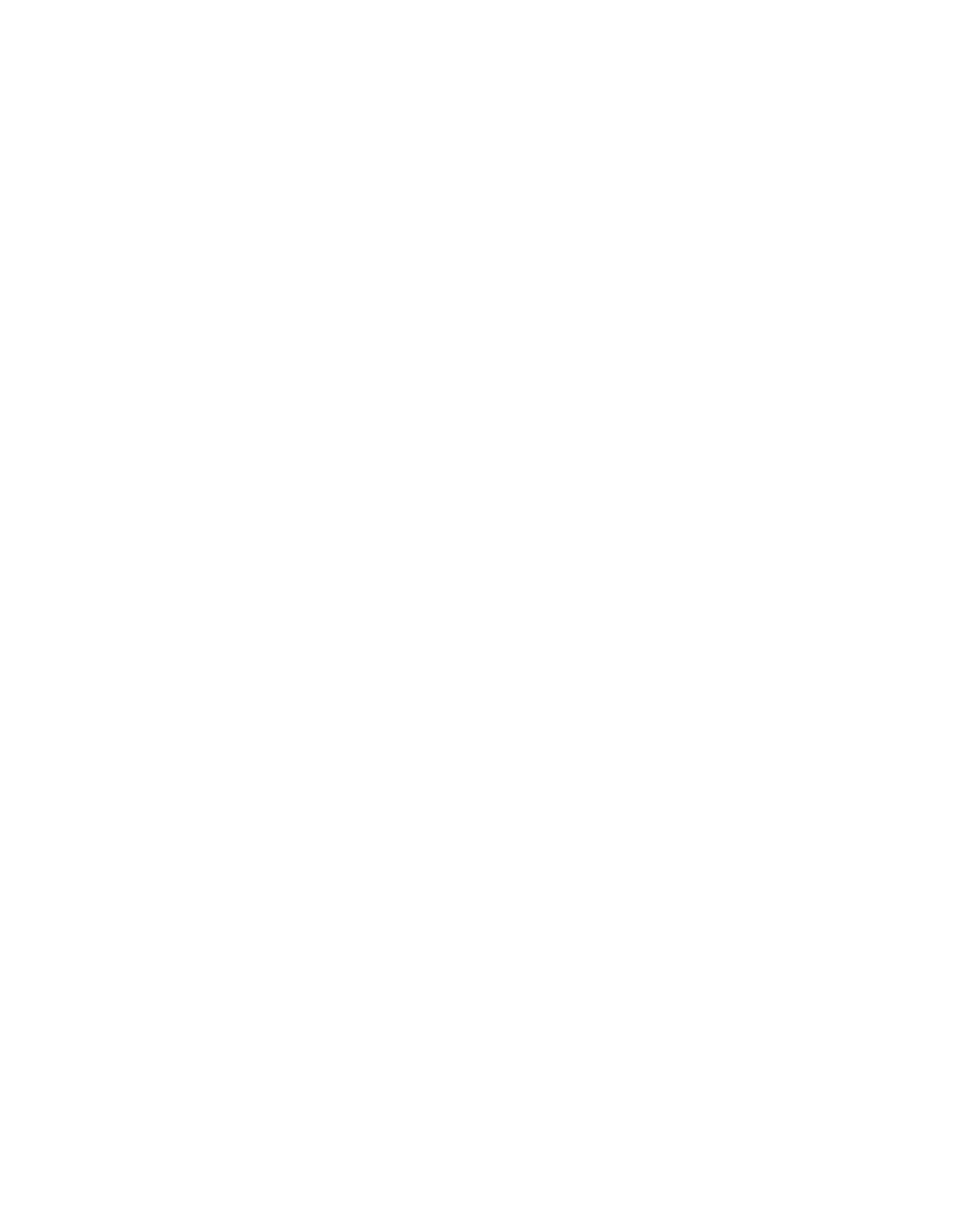## **UNITS AND ABBREVIATIONS\***

| Unit                                               | Abbreviation     | Unit                        | Abbreviation                 |
|----------------------------------------------------|------------------|-----------------------------|------------------------------|
| absolute permeability                              | K                | Kelvin                      | K                            |
| activation energy                                  | E                | kilobar                     | kbar                         |
| angstrom                                           | Å                | kilocalorie                 | kcal                         |
| antenna gain                                       | G                | kiloelectron volt           | keV                          |
| ampere                                             | A                | kilogram                    | kg                           |
| astronomical unit $(1.496 \times 10^8 \text{ km})$ | A.U.             | kilohertz                   | kHz                          |
| atomic mass unit                                   | amu              | kilometer                   | km                           |
| billion years                                      | b.y.             | kilopascal                  | kPa                          |
| bulk density                                       | ρ                | kilowatts electric          | kWe                          |
| centimeter                                         | cm               | kurtosis (statistical)      | $K_G$                        |
| coefficient of lateral stress                      | $\rm K_{o}$      | loss tangent                | $tan \delta$                 |
| cohesion                                           | $\mathbf c$      | magnetic field strength     | $A/m, \gamma$                |
| Cole-Cole frequency distribution                   |                  | mean (statistical)          | $\overline{x}$ , $\text{Mz}$ |
| parameter                                          | α                | median (statistical)        | Md                           |
| compression index                                  | $C_{c}$          | megaelectron volt           | MeV                          |
| conductance $(1/ohm)$                              | mho              | meter                       | m                            |
| conductivity                                       | $\sigma$         | metric ton (tonne)          | t                            |
| cone penetration resistance                        | q                | microgram                   | $\mu$ g                      |
| degree Celsius                                     | $\rm ^{\circ}C$  | micrometer                  | $\mu$ m                      |
| degree of polarization                             | P                | milligal                    | mgal                         |
| density of water                                   | $\rho_{\rm w}$   | milligram                   | mg                           |
| depth into regolith (cm)                           | z                | millimeter                  | mm                           |
| equivalent surface area ratio                      | <b>ESAR</b>      | million years               | m.y.                         |
| electron volt                                      | eV               | millisecond                 | msec                         |
| factor of safety                                   | F.S.             | milliwatt                   | mW                           |
| ferromagnetic resonance intensity                  | Is               | minutes                     | min                          |
| flow rate                                          | Q                | mole                        | mol                          |
| Fresnel reflection coefficient                     | ρ                | mole percent                | $mol.$ %                     |
| friction angle                                     | $\phi$ (degrees) | nanogram                    | ng                           |
| galactic cosmic ray                                | GCR              | nanometer                   | nm                           |
| gamma (10-5 oersted)                               | γ                | normal stress               | $\sigma$                     |
| geometrical albedo                                 | p                | newton                      | N                            |
| gigaelectron volt                                  | GeV              | nucleon                     | u                            |
| gram                                               | g                | parts per billion by weight | ng/g                         |
| gross pull per wheel (N)                           | H                | parts per million by weight | $\mu$ g/g                    |
| Hertz                                              | Hz               | parts per thousand          | $\%$                         |
| horizontal stress                                  | $\sigma_{\rm h}$ | Pascal                      | Pa                           |
| hour                                               | hr               | phase angle (optical)       | g                            |
| initial relative density                           | $D_{\rm Ri}$     | phase integral (optical)    | $\bf q$                      |
| integrated mass depth                              | $d_m$            | phi scale (grain size)      | $\phi$                       |
| joule                                              | J                | poise                       | p                            |

\* Note multiple uses of the symbols G, k, p, W,  $\alpha$ , and  $\sigma$ . Units and abbreviations that are explicitly defined where they are used in the text are not listed here.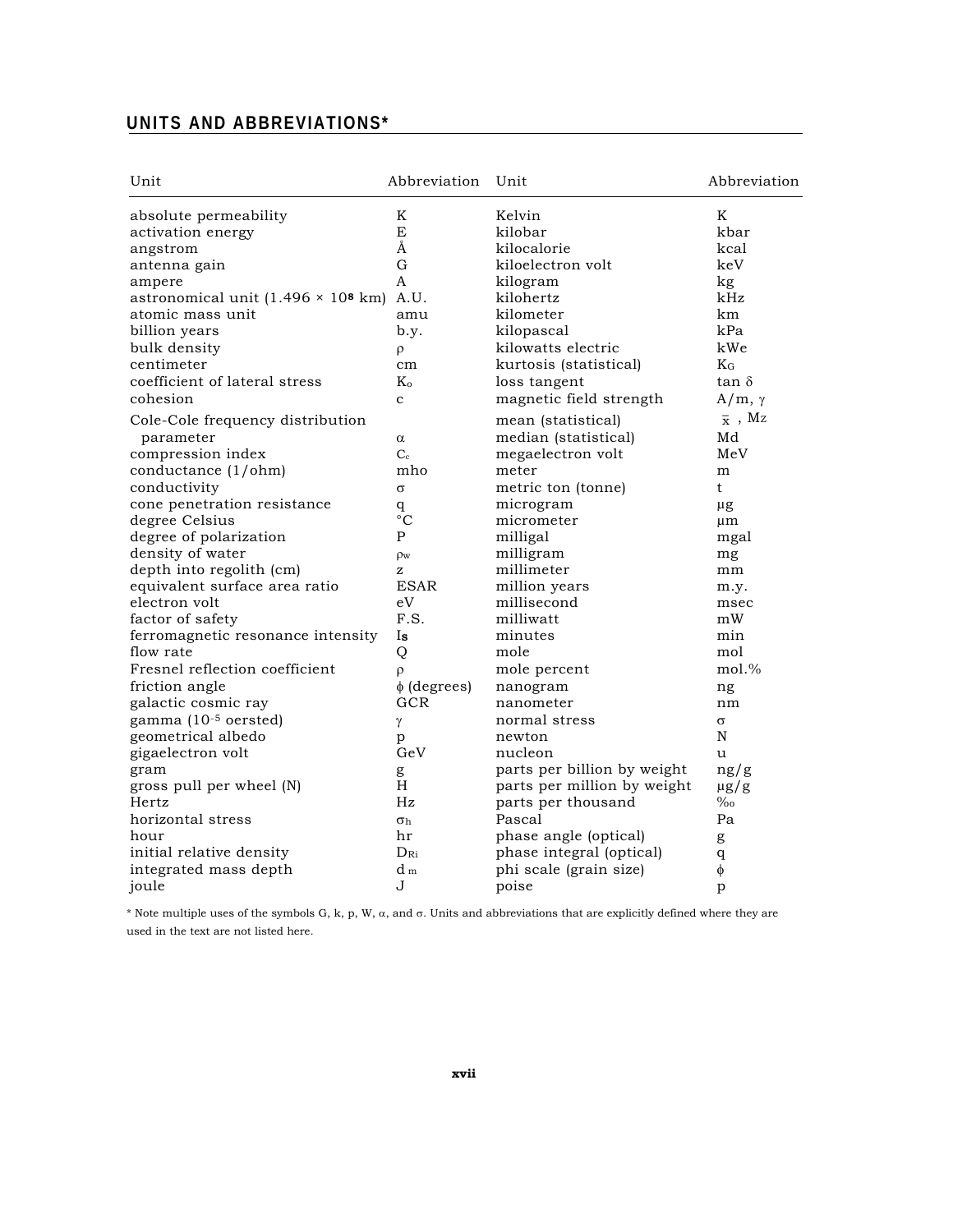| Unit                             | Abbreviation   | Unit                              | Abbreviation          |
|----------------------------------|----------------|-----------------------------------|-----------------------|
| porosity (in situ)               | n              | specific gravity                  | G                     |
| P-wave velocity                  | $\alpha$       | specific surface area             | <b>SSA</b>            |
| radar cross-section              | $\sigma$       | static allowable bearing capacity | <b>Gall</b>           |
| received echo power (radar)      | $P_r$          | static ultimate bearing capacity  | qult                  |
| recompression index              | $C_{r}$        | steradian                         | sr                    |
| relative density                 | $D_{R}$        | subradar point                    | 1                     |
| relative dielectric permittivity | k              | torricelli                        | torr                  |
| seismic attenuation              | Q              | wavelength                        | $\gamma$              |
| second                           | sec            | wheel load (N)                    | W                     |
| shear strength                   | τ              | vertical stress                   | $\sigma$ <sub>v</sub> |
| skewness (statistical)           | $SK, \alpha_3$ | void ratio                        | $\epsilon$            |
| soil compaction resistance       |                | volume percent                    | $vol.$ %              |
| per wheel (N)                    | $R_{c}$        | watt                              | W                     |
| solar cosmic ray                 | <b>SCR</b>     | weight percent                    | $wt.\%$               |
| sorting (statistical)            | σ              | year                              | yr                    |

## **UNITS AND ABBREVIATIONS** *(continued)*